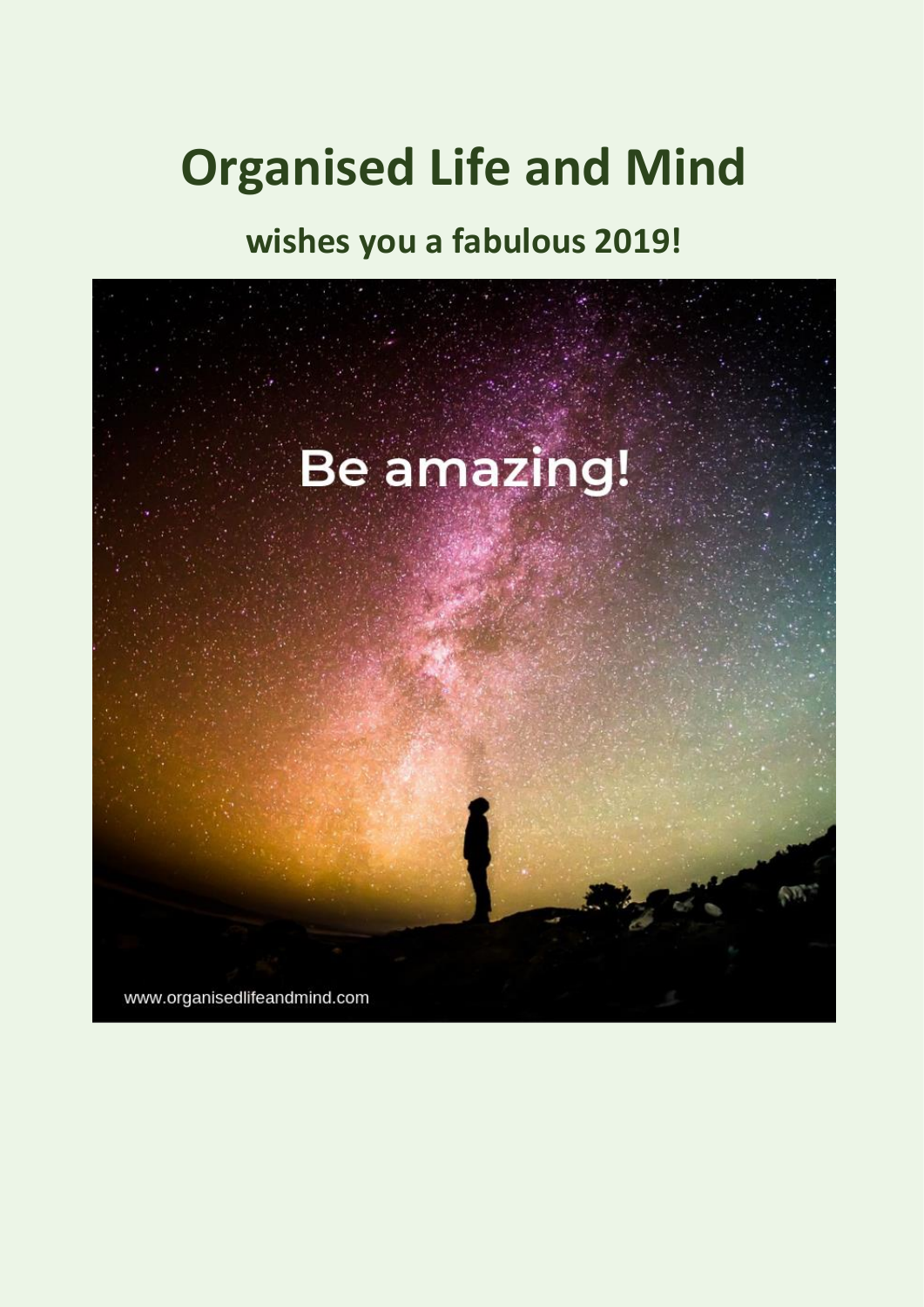

#### **January**

After the festive season, enjoy a no spending January. Pay only your bills and buy essentials. Perhaps you're not quite ready for a full month. Try it for a week or a few days with our 3 tips:

- 1. Create delicious meals with what's in your pantry. Only buy fresh ingredients like milk and vegetables. This allows you to eat up what you have, waste less food and keeps your grocery bill low.
- 2. Check out the numerous free activities in your city. It's amazing how many different events are offered at no cost. A no spending month doesn't mean you can't go out.
- 3. Invite your friends over for a potluck, to play boardgames or simply to chat. Experience how your friendships can take on a new level.

Find out more:<http://www.organisedlifeandmind.com/no-shopping-for-one-month/>

| <b>Action</b> | <b>Due Date</b> | <b>Done</b> |
|---------------|-----------------|-------------|
|               |                 |             |
|               |                 |             |
|               |                 |             |
|               |                 |             |
|               |                 |             |
|               |                 |             |

| Sunday | <b>Monday</b> | <b>Tuesday</b>                  | Wednesday | Thursday | Friday | Saturday            |
|--------|---------------|---------------------------------|-----------|----------|--------|---------------------|
|        |               | 01<br>NY's Day                  | 02        | 03       | 04     | 05                  |
| 06     | 07            | 08                              | 09        | 10       | 11     | 12                  |
| 13     | 14            | 15<br>Martin Luther<br>King Day | 16        | 17       | 18     | 19                  |
| 20     | 21            | 22                              | 23        | 24       | 25     | 26<br>Australia Day |
| 27     | 28            | 29                              | 30        | 31       |        |                     |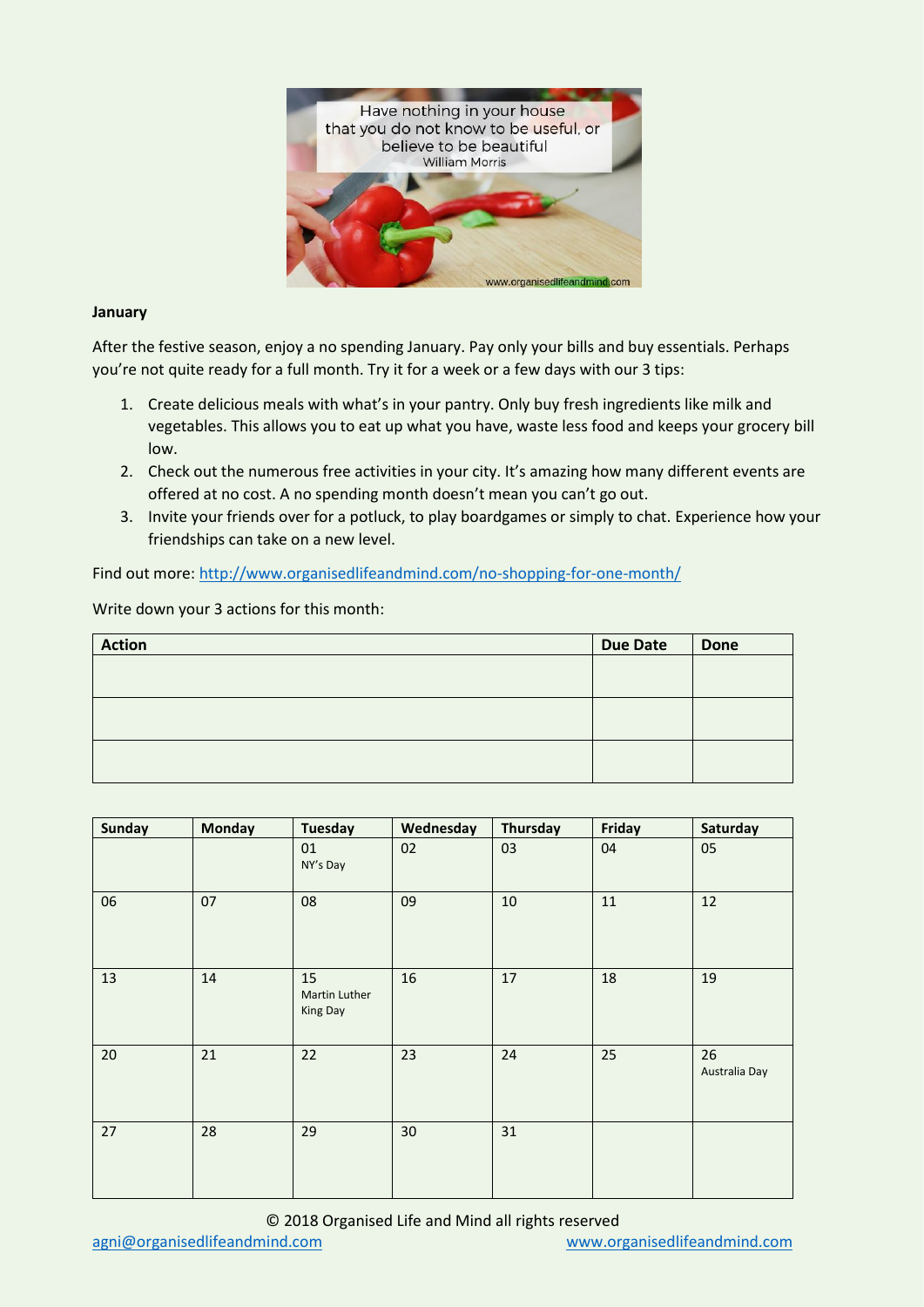

# **February**

Tame the paper beast in your home and office with these 3 tips:

- 1. Unsubscribe from mailing lists and request electronic bills and bank statements. Go through the receipts in your wallet daily or at least once a week and throw them out.
- 2. Scan your important documents and keep the electronic file on the cloud for easy access. Put items like passports and birth certificates into a fire-resistant safety box. Keep other documents by name or category (e.g. insurance, bank).
- 3. Shred all papers which contain personal information (name, address, date of birth, bank details, etc.). Don't fall victim to identify theft.

Find out more:<http://www.organisedlifeandmind.com/going-paperless/>

| <b>Action</b> | <b>Due Date</b> | <b>Done</b> |
|---------------|-----------------|-------------|
|               |                 |             |
|               |                 |             |
|               |                 |             |
|               |                 |             |
|               |                 |             |
|               |                 |             |

| Sunday | <b>Monday</b> | <b>Tuesday</b>        | Wednesday | Thursday | Friday | Saturday |
|--------|---------------|-----------------------|-----------|----------|--------|----------|
|        |               |                       |           |          | $01\,$ | 02       |
| 03     | 04            | 05                    | 06        | 07       | 08     | 09       |
| 10     | 11            | 12                    | 13        | 14       | 15     | 16       |
| 17     | 18            | 19<br>President's Day | 20        | 21       | 22     | 23       |
| 24     | 25            | 26                    | 27        | 28       |        |          |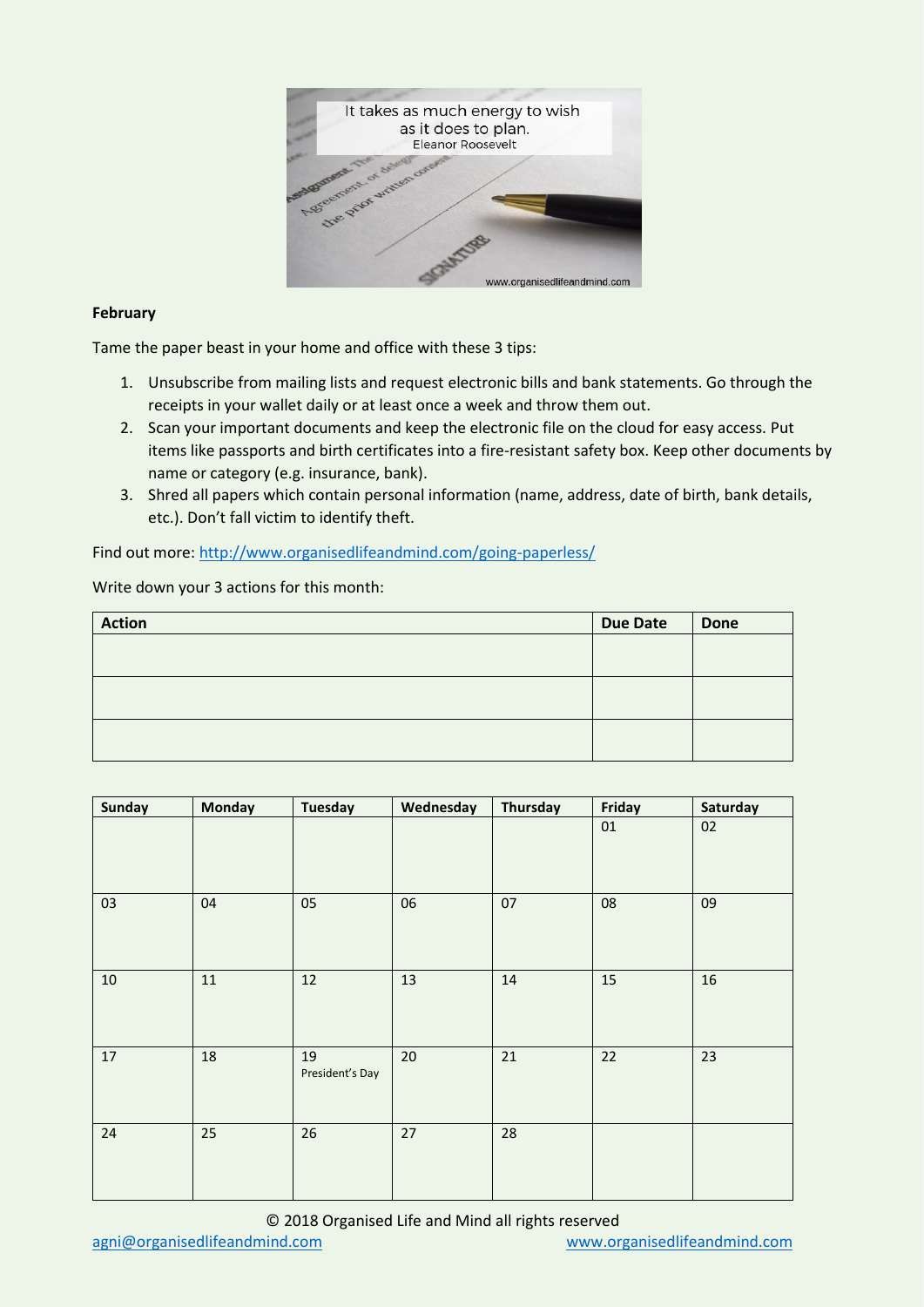

# **March**

Spring time is perfect to deep clean your home with our 3 tips:

- 1. Involve your family and assign everyone with a task: One person to clean the windows, one the kitchen appliances, one the beds and mattresses and so on. Outsource what you physically can't do anymore.
- 2. Start cleaning a room's ceiling and then move your way down to the floor. When you've discovered an expired, worn, defect or unwanted item, throw it out.
- 3. Use the cleaning products you have as per their individual instructions. Avoid any toxic or dangerous consequences or injuries.

Find out more: <http://www.organisedlifeandmind.com/clean-your-fridge-2017/>

| <b>Action</b> | <b>Due Date</b> | <b>Done</b> |
|---------------|-----------------|-------------|
|               |                 |             |
|               |                 |             |
|               |                 |             |
|               |                 |             |
|               |                 |             |
|               |                 |             |

| <b>Sunday</b>           | <b>Monday</b> | <b>Tuesday</b> | Wednesday | Thursday | Friday | Saturday |
|-------------------------|---------------|----------------|-----------|----------|--------|----------|
| 31                      |               |                |           |          | $01\,$ | 02       |
| 03                      | 04            | 05             | 06        | 07       | 08     | 09       |
| 10                      | 11            | 12             | 13        | 14       | 15     | 16       |
| 17<br>St. Patrick's Day | 18            | 19             | 20        | 21       | 22     | 23       |
| 24                      | 25            | 26             | 27        | 28       | 29     | 30       |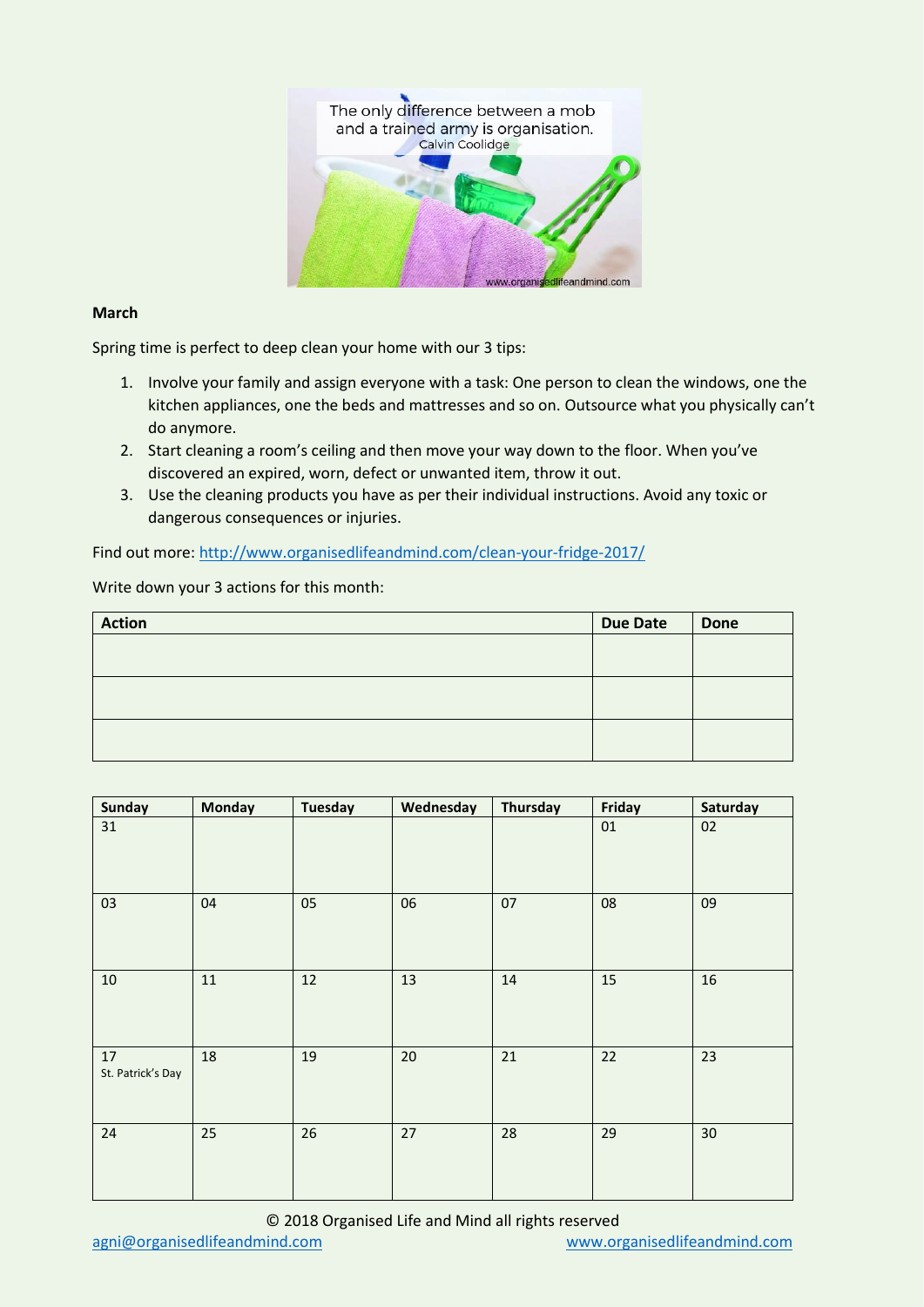

# **April**

Prepare for the outdoors by getting your balcony or garden in shape with these 3 quick tips:

- 1. Clean your outdoor furniture and check if it's still functional. Fix it, if it's not. If that's not possible, toss it out. The same goes for plant pots and gardening tools. Throw out expired plant seeds.
- 2. Trim your plants. Do you have too many? Donate or sell them.
- 3. Dispose any old motor oil for your lawn mower and/or weed killers safely. Contact your local refuse department for advice.

Find out more: <http://www.organisedlifeandmind.com/create-your-balcony-oasis/>

| <b>Action</b> | <b>Due Date</b> | <b>Done</b> |
|---------------|-----------------|-------------|
|               |                 |             |
|               |                 |             |
|               |                 |             |
|               |                 |             |
|               |                 |             |
|               |                 |             |

| <b>Sunday</b>              | <b>Monday</b> | <b>Tuesday</b> | Wednesday | Thursday        | Friday            | Saturday |
|----------------------------|---------------|----------------|-----------|-----------------|-------------------|----------|
|                            | 01            | 02             | 03        | 04              | 05                | 06       |
| 07                         | 08            | 09             | $10\,$    | $11\,$          | 12                | 13       |
| 14                         | 15            | 16             | $17\,$    | 18              | 19<br>Good Friday | 20       |
| 21<br><b>Easter Sunday</b> | 22            | 23             | 24        | 25<br>ANZAC DAY | 26                | 27       |
| 28                         | 29            | 30             |           |                 |                   |          |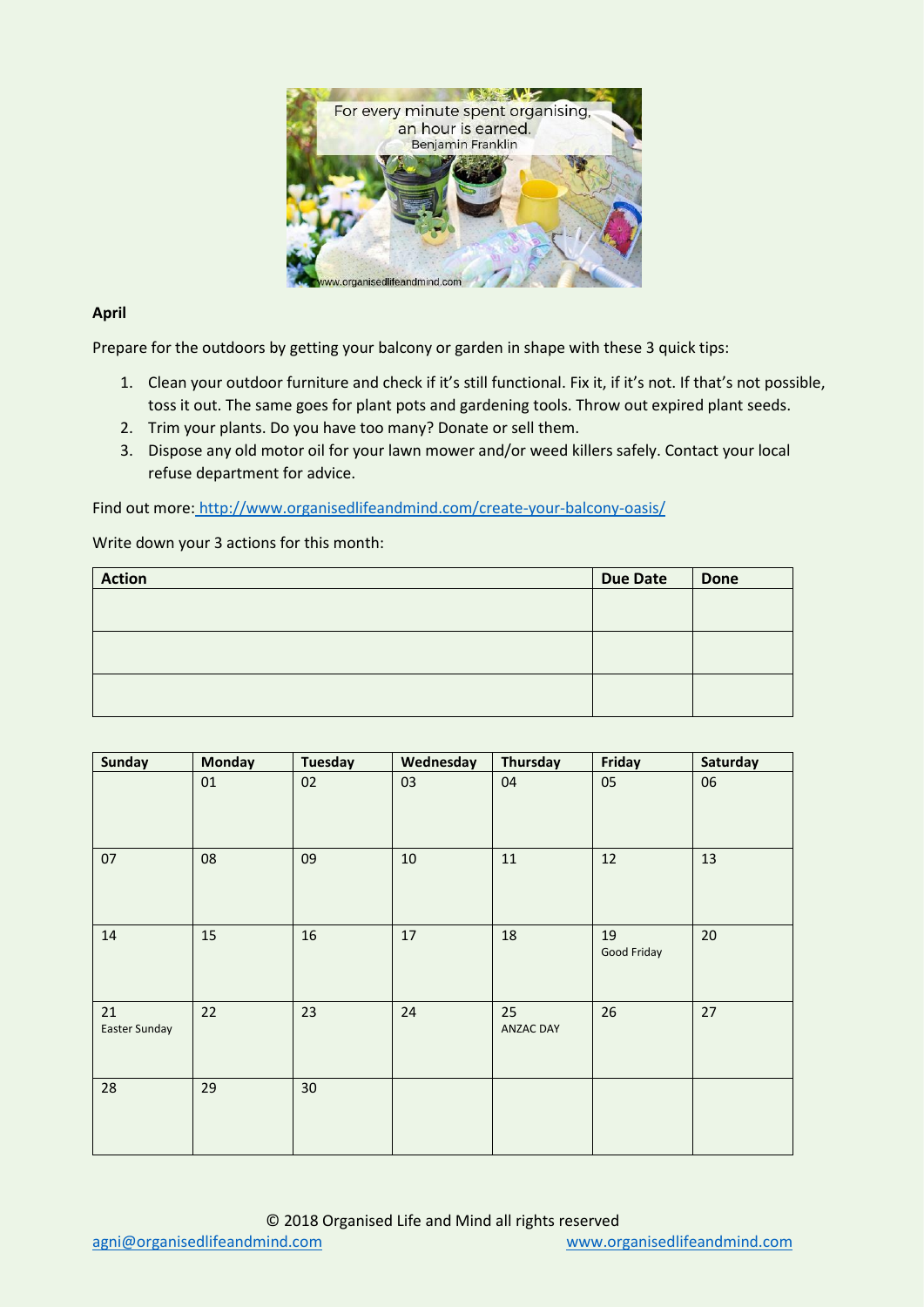

## **May**

Maintaining friendships can boost your own immune system. Make time with these 3 tips:

- 1. Try something new with your friends. Explore your city or pursue a new activity with your friends. Share your experiences with each other afterwards.
- 2. Arrange for a standing meeting, like lunch every Monday or going for a run on Wednesday evenings. Put it into your calendar. It shows this is a priority for you.
- 3. Create a recipe exchange club. It can be combined with meal planning and stops the constant "what shall I cook tonight" question. Plus, you can do this no matter where your friends live.

Find out more:<http://www.organisedlifeandmind.com/your-friends-your-time/>

| <b>Action</b> | Due Date | <b>Done</b> |
|---------------|----------|-------------|
|               |          |             |
|               |          |             |
|               |          |             |
|               |          |             |
|               |          |             |
|               |          |             |

| <b>Sunday</b>             | <b>Monday</b>                             | <b>Tuesday</b> | Wednesday        | Thursday                   | Friday | Saturday |
|---------------------------|-------------------------------------------|----------------|------------------|----------------------------|--------|----------|
|                           |                                           |                | 01<br>Labour Day | 02                         | 03     | 04       |
| 05<br>Begin of<br>Ramadan | 06<br>Early May Bank<br>Holiday           | 07             | 08               | 09                         | 10     | $11\,$   |
| 12                        | 13                                        | 14             | 15               | 16                         | 17     | 18       |
| 19                        | 20                                        | 21             | 22               | 23                         | 24     | 25       |
| 26                        | 27<br>May Bank<br>Holiday<br>Memorial Day | 28             | 29               | 30<br><b>Ascension Day</b> | 31     |          |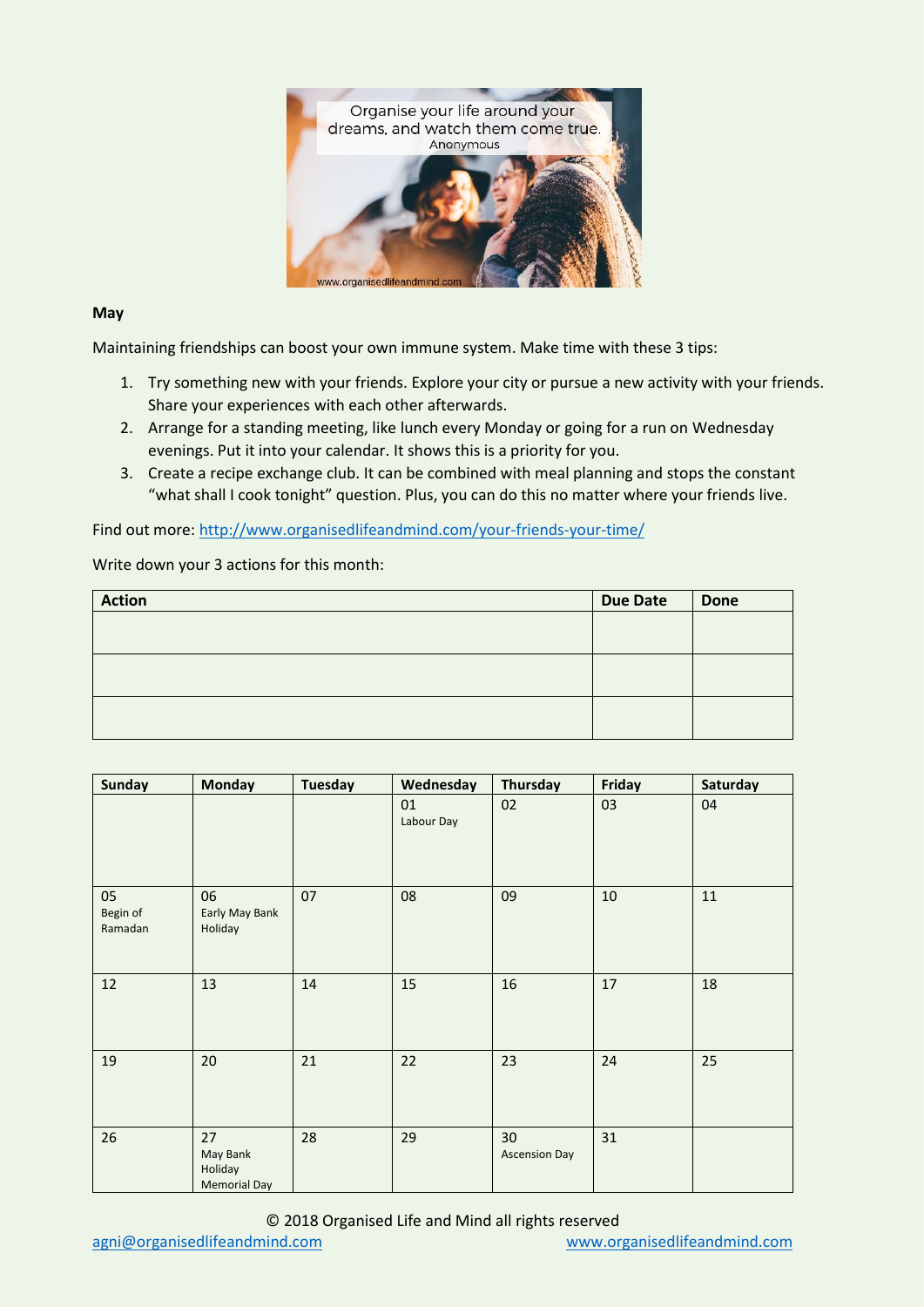

#### **June**

Get ready for this Summer's road trips and enjoy a smooth journey with these 3 tips:

- 1. Clear the clutter in your car. Drop off the donations and recycling items in your boot. Remove any old documents, books, receipts and other trash from the glove compartment. Take out the trash.
- 2. Check your car's tires, oil and windscreen wiper fluid. Arrange for a maintenance check-up and MOT, as needed.
- 3. Review your car's insurance. Take out international insurance if you're travelling abroad.

Find out more:<http://www.organisedlifeandmind.com/5-minutes-for-a-speed-decluttering-session/>

| <b>Action</b> | <b>Due Date</b> | <b>Done</b> |
|---------------|-----------------|-------------|
|               |                 |             |
|               |                 |             |
|               |                 |             |
|               |                 |             |
|               |                 |             |
|               |                 |             |

| <b>Sunday</b> | <b>Monday</b>         | <b>Tuesday</b>    | Wednesday | <b>Thursday</b>      | Friday | Saturday |
|---------------|-----------------------|-------------------|-----------|----------------------|--------|----------|
| $30\,$        |                       |                   |           |                      |        | $01\,$   |
| 02            | 03<br>Eid Al Fitr     | 04<br>Eid Al Fitr | 05        | 06                   | 07     | 08       |
| 09            | $10\,$<br>Whit Monday | 11                | 12        | 13                   | 14     | 15       |
| 16            | 17                    | 18                | 19        | 20<br>Corpus Christi | 21     | 22       |
| 23            | 24                    | 25                | 26        | 27                   | 28     | 29       |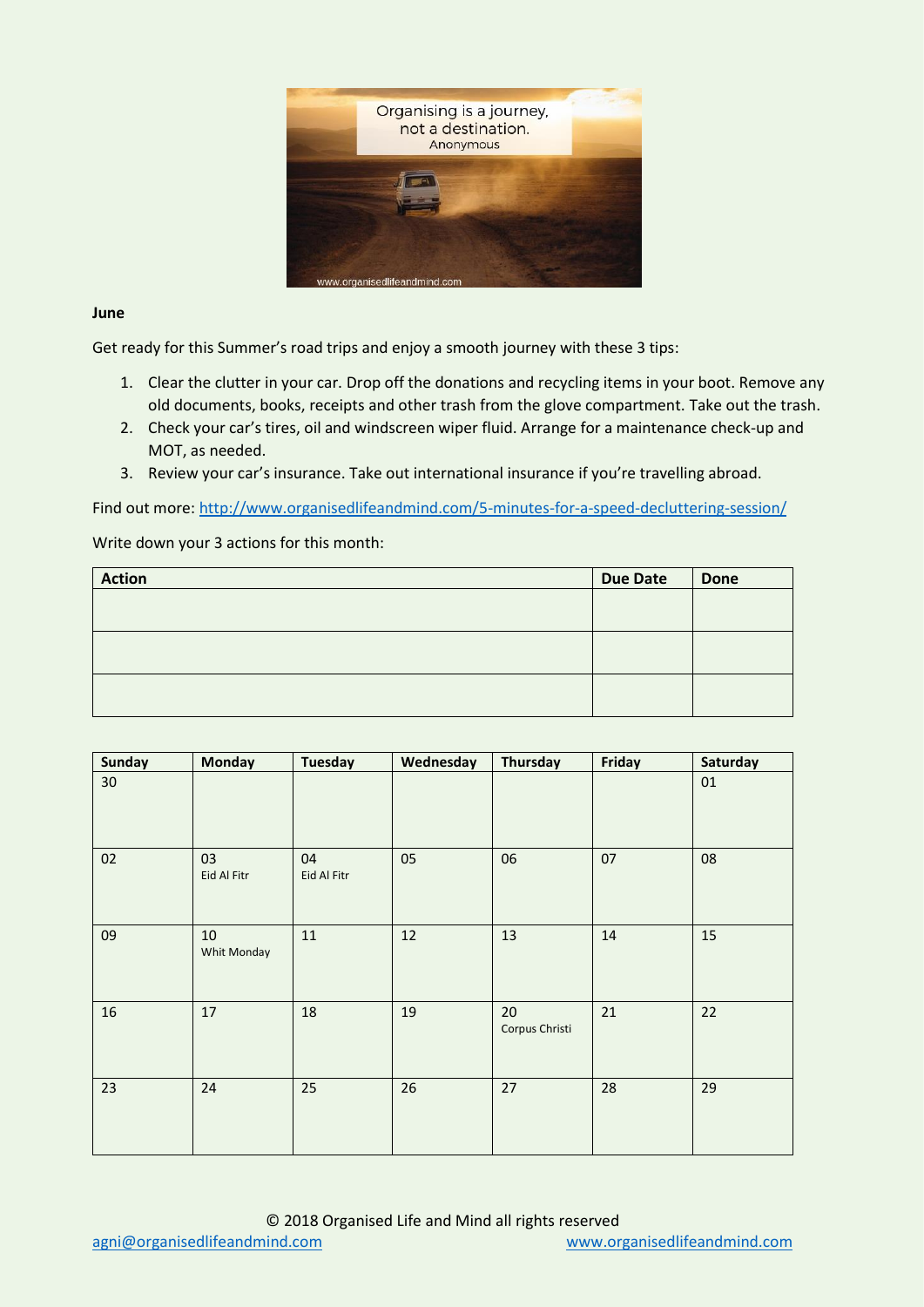

# **July**

Arts and crafts can take over your life and home. Stay organised with these 3 tips:

- 1. Declutter unusable supplies, like hardened brushes, dried paint and glue.
- 2. Use a tool box to store and organise smaller supplies (stickers, flowers, scrabble letters). Store pens and pencils in jars, organised by colour or type to save time when working on projects.
- 3. Maximise your space by going high up. Hang your supplies in baskets. Label them for ease of access. Make this a piece of art in itself.

Find out more:<http://www.organisedlifeandmind.com/activities-can-almost-free/>

| <b>Action</b> | <b>Due Date</b> | <b>Done</b> |
|---------------|-----------------|-------------|
|               |                 |             |
|               |                 |             |
|               |                 |             |
|               |                 |             |
|               |                 |             |
|               |                 |             |

| <b>Sunday</b> | <b>Monday</b>    | <b>Tuesday</b> | Wednesday | Thursday                  | Friday | Saturday |
|---------------|------------------|----------------|-----------|---------------------------|--------|----------|
|               | 01<br>Canada Day | 02             | 03        | 04<br>Independence<br>Day | 05     | 06       |
| 07            | 08               | 09             | 10        | 11                        | 12     | 13       |
| 14            | 15               | 16             | $17\,$    | 18                        | 19     | 20       |
| 21            | 22               | 23             | 24        | 25                        | 26     | 27       |
| 28            | 29               | 30             | 31        |                           |        |          |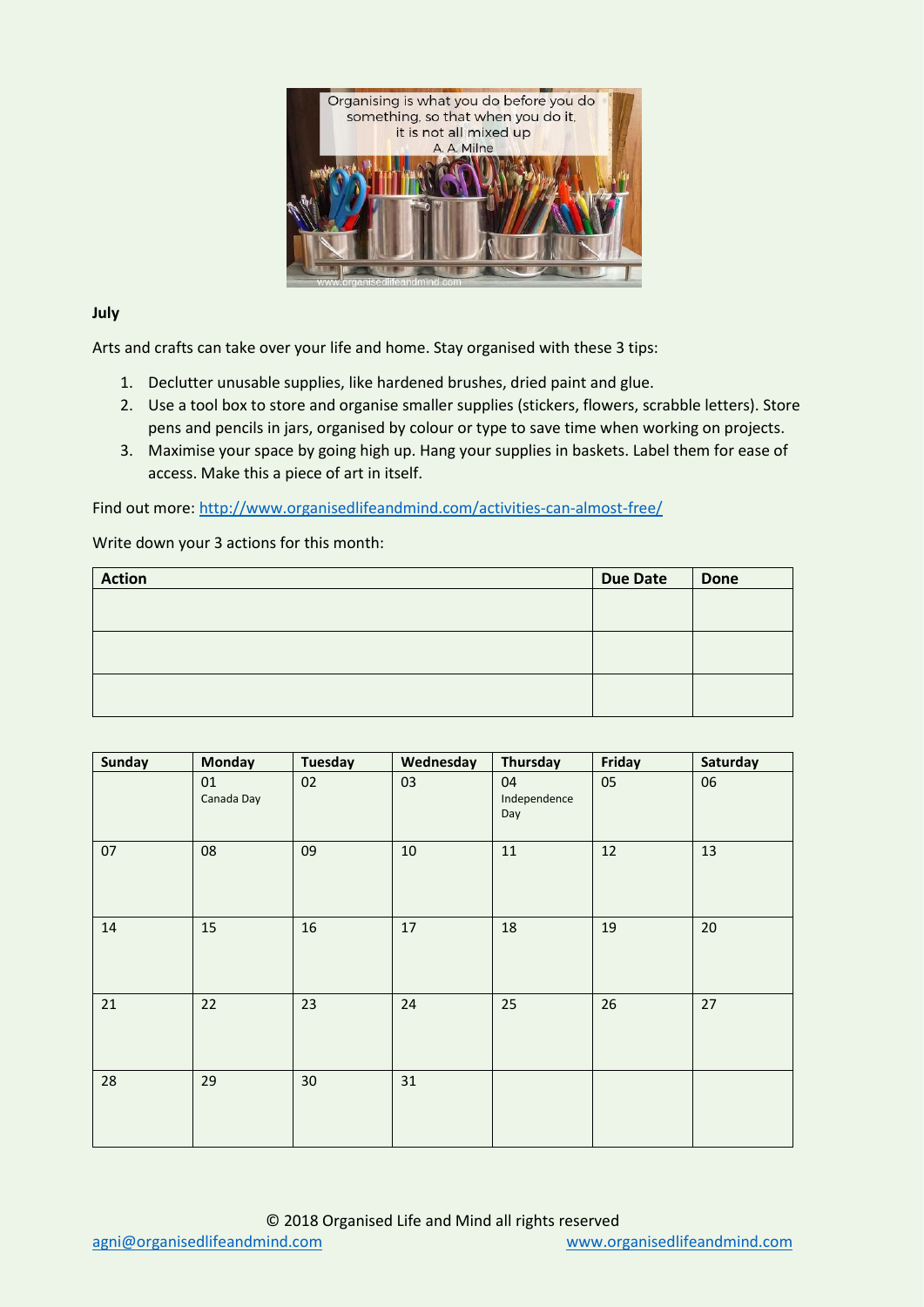

# **August**

It's the beginning of the new school year. Organise your kid's school work with these 3 tips and enjoy a stress-free start:

- 1. Get your kid's list for school supplies. Check what you have at home before ordering text books or buying anything new.
- 2. Start getting into the new routine a week before the actual first day of school. Bring your child to bed a bit earlier each day and wake them a bit earlier too.
- 3. Check everyone's calendar for the hectic first week of school. Have all clothes washed and ironed, decide what meals to cook and what after school activities to book.

Find out more:<http://www.organisedlifeandmind.com/get-ready-next-school-year/>

# Write down your 3 actions for this month:

| <b>Action</b> | <b>Due Date</b> | <b>Done</b> |
|---------------|-----------------|-------------|
|               |                 |             |
|               |                 |             |
|               |                 |             |
|               |                 |             |
|               |                 |             |
|               |                 |             |

| <b>Sunday</b>    | <b>Monday</b>                | <b>Tuesday</b>            | Wednesday         | Thursday | Friday | Saturday |
|------------------|------------------------------|---------------------------|-------------------|----------|--------|----------|
|                  |                              |                           |                   | 01       | 02     | 03       |
| 04               | 05                           | 06<br><b>Bank Holiday</b> | 07                | 08       | 09     | 10       |
| 11<br>Arafat Day | 12<br>Eid Al Adha            | 13<br>Eid Al Adha         | 14<br>Eid Al Adha | 15       | 16     | 17       |
| 18               | 19                           | 20                        | 21                | 22       | 23     | 24       |
| 25               | 26<br>Summer Bank<br>Holiday | 27                        | 28                | 29       | 30     | 31       |

#### © 2018 Organised Life and Mind all rights reserved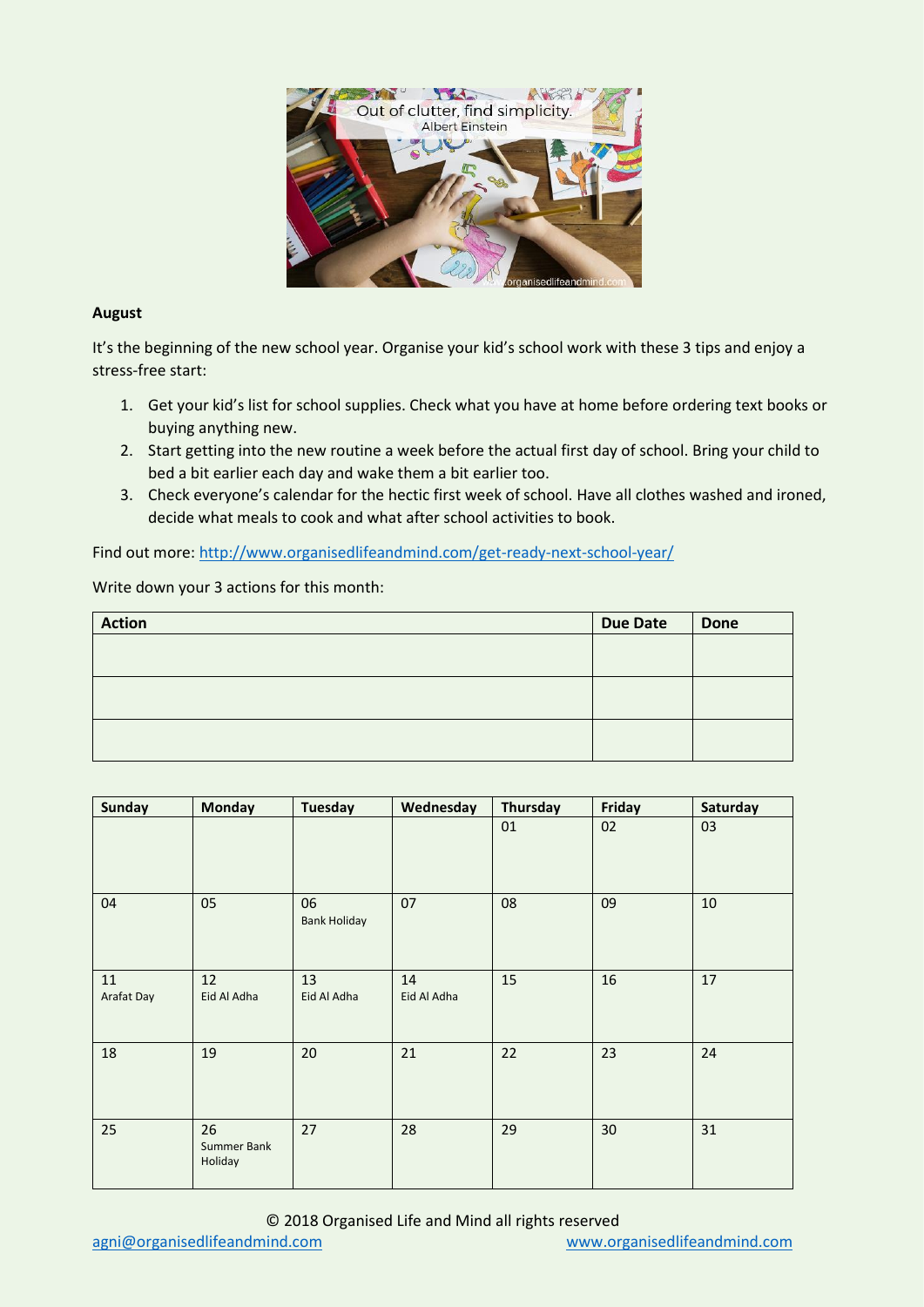

#### **September**

Get ready for the new season and make space in your wardrobe with these 3 tips:

- 1. Go through your seasonal clothes. If they'll be worn next year, wash them or give them to the dry cleaner. Donate items you no longer like or won't wear again.
- 2. Use air-tight containers to store any seasonal clothes. Avoid paper boxes as they can become damp and damage your clothes.
- 3. Don't forget to go through your shoes, sports gear and accessories at the same time.

Find out more:<http://www.organisedlifeandmind.com/dont-wear-painful-shoes/>

| <b>Action</b> | <b>Due Date</b> | <b>Done</b> |
|---------------|-----------------|-------------|
|               |                 |             |
|               |                 |             |
|               |                 |             |
|               |                 |             |
|               |                 |             |
|               |                 |             |

| <b>Sunday</b>                    | <b>Monday</b>                | Tuesday | Wednesday | Thursday | Friday | <b>Saturday</b> |
|----------------------------------|------------------------------|---------|-----------|----------|--------|-----------------|
| 01<br><b>Islamic New</b><br>Year | 02<br>Labour Day<br>(CAN/US) | 03      | 04        | 05       | 06     | 07              |
| 08                               | 09                           | 10      | $11\,$    | 12       | 13     | 14              |
| 15                               | 16                           | 17      | 18        | 19       | 20     | 21              |
| 22                               | 23                           | 24      | 25        | 26       | 27     | 28              |
| 29                               | 30                           |         |           |          |        |                 |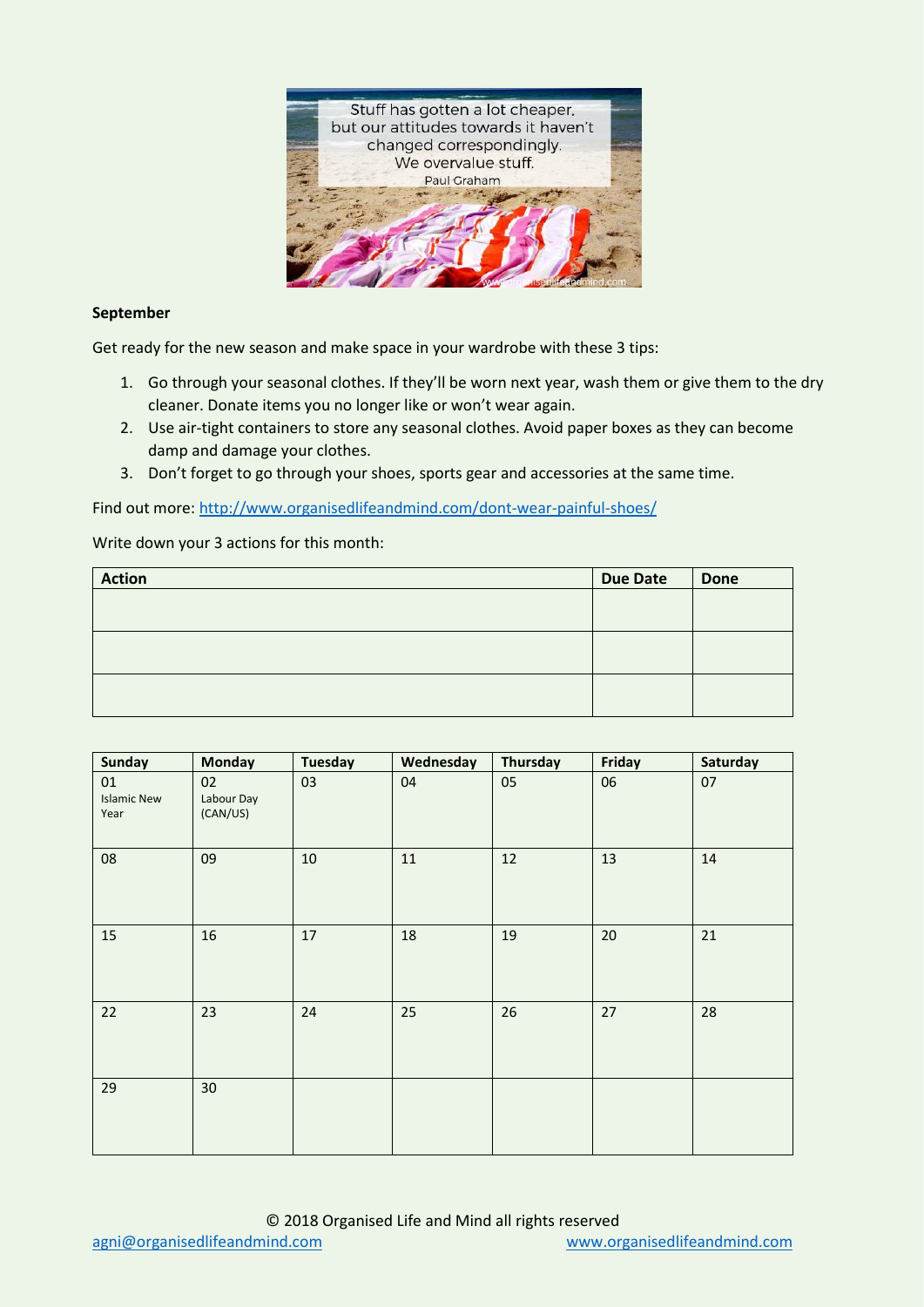

## **October**

Become the master of your inbox. Stay calm by controlling your emails with these 3 tips:

- 1. Unsubscribe from newsletters and mailing lists. Create a rule to move all incoming newsletters into a specific sub-folder for them. You can read them when it suits you, not when they come in.
- 2. Check your emails only at specific times. Start with checking them only every 10 minutes and increase the intervals as you become more comfortable. Reply only to emails that require a quick answer.
- 3. Schedule time to answer longer replies. Pick up the phone if that pretends a potential email war. This increases the time you can spend on your work and enhances your productivity.

Find out more: <http://www.organisedlifeandmind.com/control-the-emails-inbox/>

Write down your 3 actions for this month:

| <b>Action</b> | <b>Due Date</b> | <b>Done</b> |
|---------------|-----------------|-------------|
|               |                 |             |
|               |                 |             |
|               |                 |             |
|               |                 |             |
|               |                 |             |
|               |                 |             |

| <b>Sunday</b> | <b>Monday</b>                  | <b>Tuesday</b> | Wednesday | Thursday                              | Friday | Saturday |
|---------------|--------------------------------|----------------|-----------|---------------------------------------|--------|----------|
|               |                                | 01             | 02        | 03<br>Tag der<br>deutschen<br>Einheit | 04     | 05       |
| 06            | 07                             | 08             | 09        | 10                                    | $11\,$ | 12       |
| 13            | 14<br>Thanksgiving<br>(Canada) | 15             | 16        | 17                                    | 18     | 19       |
| 20            | 21                             | 22             | 23        | 24                                    | 25     | 26       |
| 27            | 28                             | 29             | 30        | 31<br>Halloween                       |        |          |

© 2018 Organised Life and Mind all rights reserved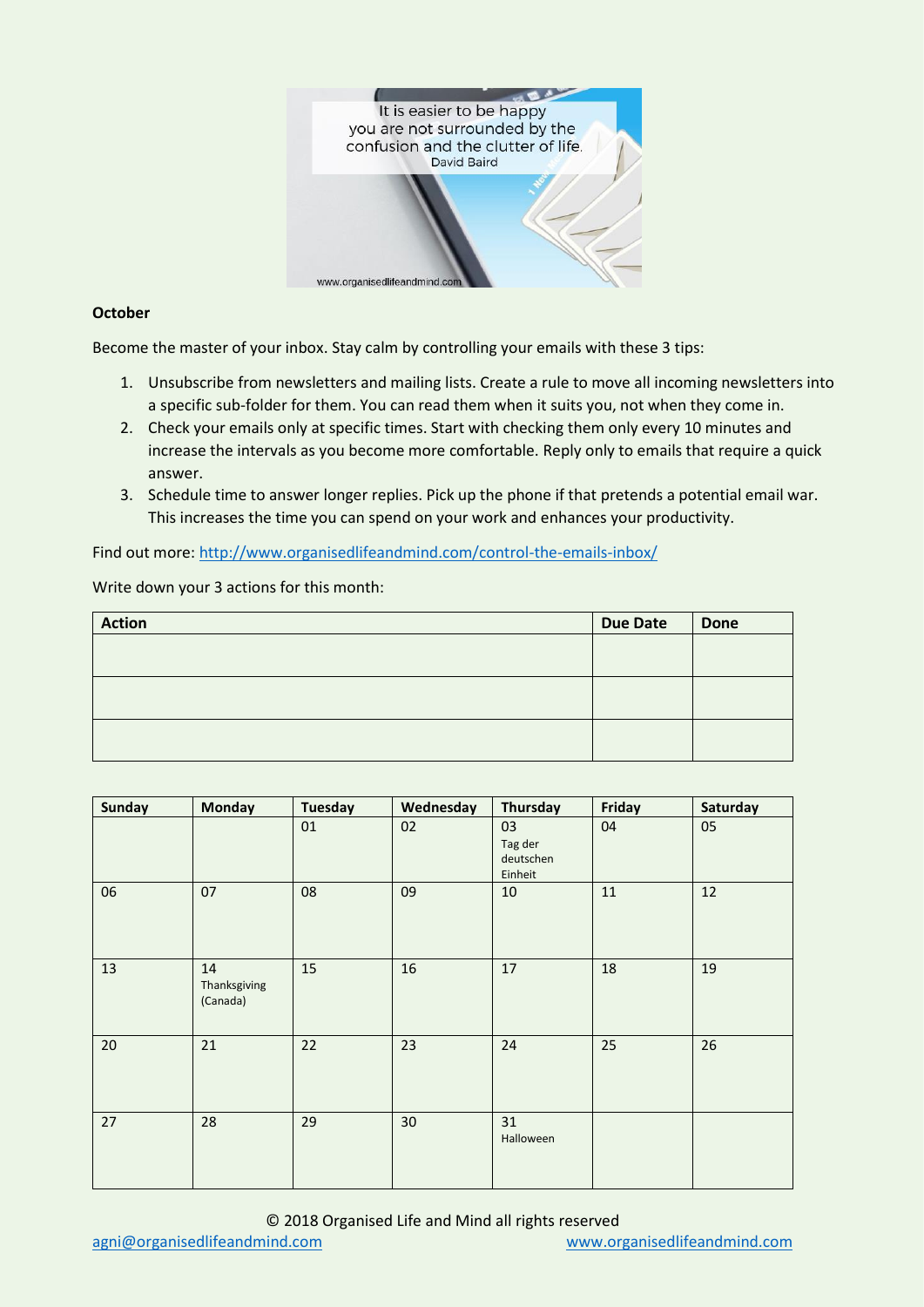

#### **November**

Make use of this weather and go through your photos with these 3 tips this month:

- 1. Create a filing system, for example, by year/month for chronological sorting or by occasion (e.g. birthdays, weddings, school). You can break up organising your photos and tackle each folder individually, making it less daunting.
- 2. Delete duplicates, blurred and out of focus pictures. Keep the shot you like most when you have multiples of almost the same picture.
- 3. Backup your pictures either on an external hard drive or save your pictures in the cloud. Print out your favourite pictures and display them. Use a rotating display if you love a lot of your shots.

Find out more:<http://www.organisedlifeandmind.com/organise-your-photos/>

| <b>Action</b> | <b>Due Date</b> | <b>Done</b> |
|---------------|-----------------|-------------|
|               |                 |             |
|               |                 |             |
|               |                 |             |
|               |                 |             |
|               |                 |             |
|               |                 |             |

| <b>Sunday</b>                                     | <b>Monday</b> | <b>Tuesday</b> | Wednesday | Thursday           | Friday | Saturday                   |
|---------------------------------------------------|---------------|----------------|-----------|--------------------|--------|----------------------------|
|                                                   |               |                |           |                    | 01     | 02                         |
| 03                                                | 04            | 05             | 06        | 07                 | 08     | 09                         |
| 10<br>Prophet's<br>Birthday<br>Remembrance<br>Day | $11\,$        | 12             | 13        | 14                 | 15     | 16                         |
| 17                                                | 18            | 19             | 20        | 21                 | 22     | 23                         |
| 24                                                | 25            | 26             | 27        | 28<br>Thanksgiving | 29     | 30<br>Commemoration<br>Day |